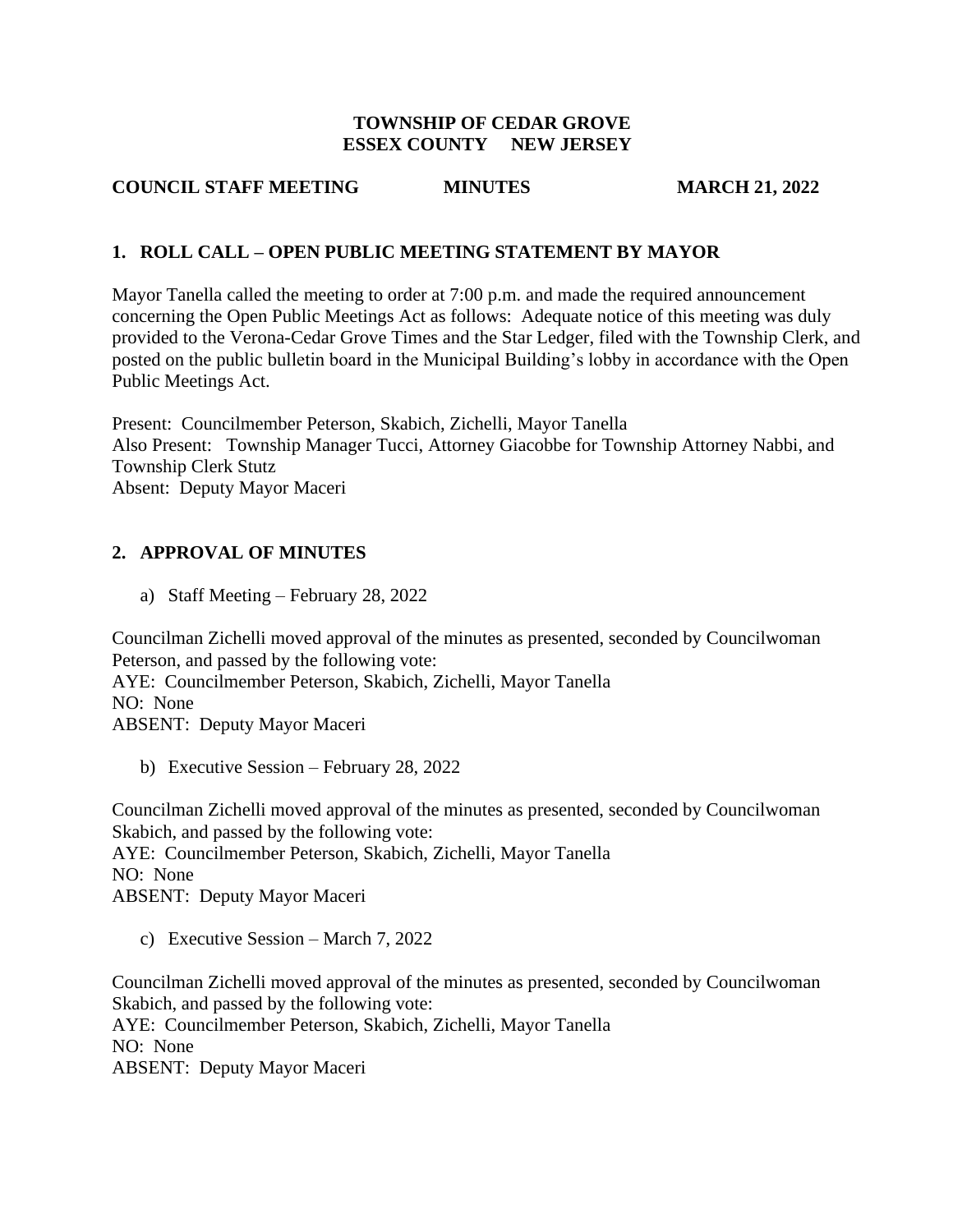- **3. TOWNSHIP MANAGER** The Manager provided details and date (Monday 5/30/2022) of annual Memorial Day Parade. Mr. Tucci noted change to the parade route, which will end at Community Park, followed by a picnic in the park. The Manager requested an executive session to discuss a personnel matter and non-represented employee salaries.
- **4. TOWNSHIP ATTORNEY** Attorney Giacobbe requested to discuss contract negotiation.
- **5. TOWNSHIP CLERK** The Clerk noted a vacancy on the Recreation Advisory Board and Municipal Alliance Committee, and letters of interest received concerning membership on Municipal Alliance Committee. There was consensus to advertise vacancy on website and schedule interviews for executive session on April  $18<sup>th</sup>$  at 6:30 p.m.

#### **6. COUNCIL REPORTS**

Councilman Zichelli noted a concern potential solution regarding key availability for access to Morgan Farmhouse.

Councilwoman Skabich reported that potential location has been identified for proposed community garden. The Manager advised that a schematic is to be prepared by the Municipal Engineer. The Manager also noted that he and the Engineer met with the Library Director to discuss renovations at the Library that had been postponed during COVID, and other potential upgrades.

Councilwoman Peterson – No report

Mayor Tanella – Mayor Tanella requested an executive session to discuss a potential litigation matter.

#### **7. NEW BUSINESS**

a) To consider resolution concerning transfer of appropriations

The following resolution had been posted on the bulletin board, and a brief synopsis was given by the Township Clerk:

**WHEREAS,** N.J.S.A. 40A:4-59 permits certain transfers of appropriations during the first three months of the succeeding year;

**NOW, THEREFORE, BE IT RESOLVED,** by the Township Council of the Township of Cedar Grove, that the following transfers of appropriations listed herein in the 2021 Municipal Budget be approved: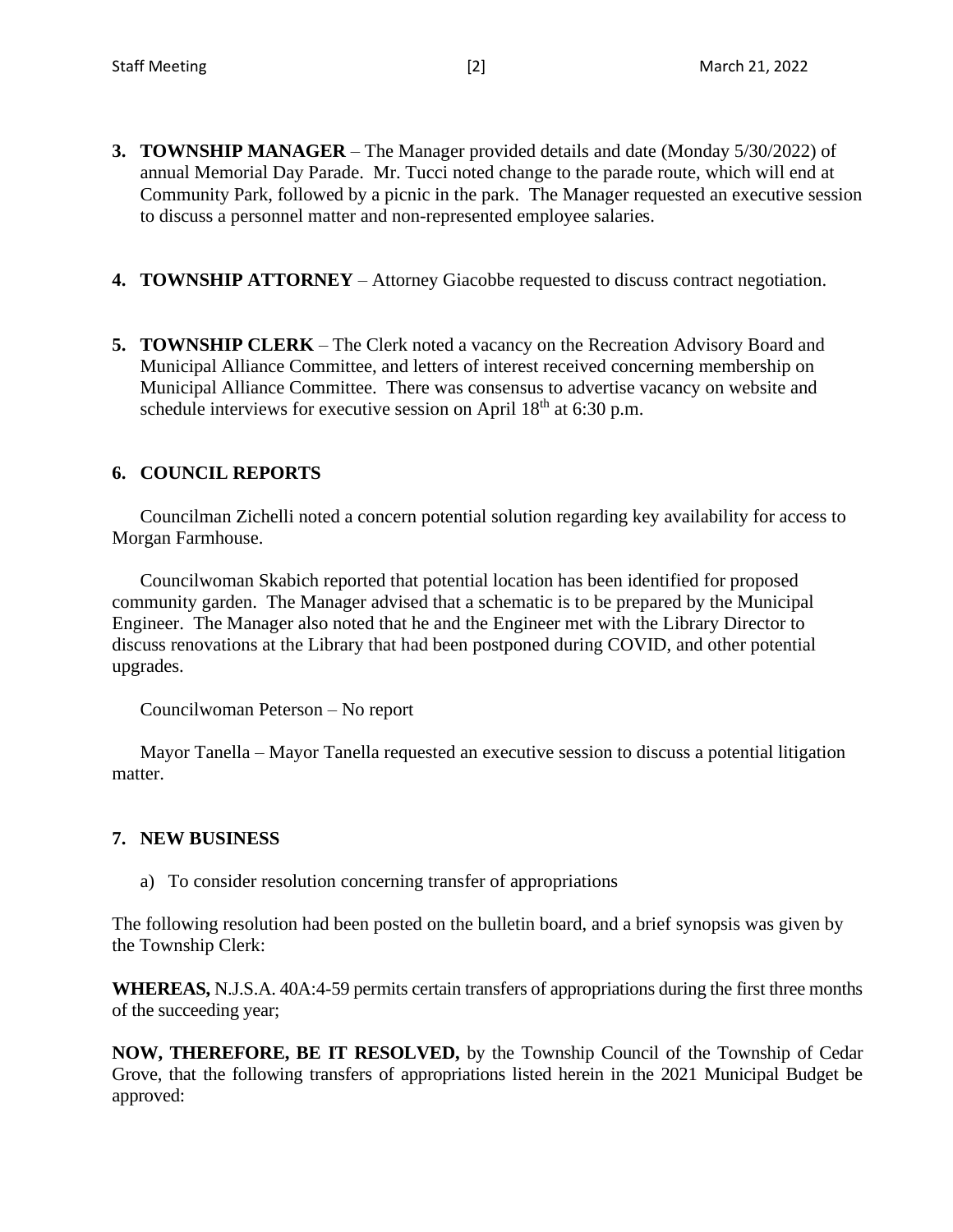### **CURRENT FUND MUNICIPAL BUDGET**

| To:<br>Utility and Bulk Purchases:<br><b>Other Expenses</b>                           | \$12,450.00 |
|---------------------------------------------------------------------------------------|-------------|
| From:<br><b>Statutory Expenditures:</b><br><b>Unemployment Compensation Insurance</b> | \$12,450.00 |

Councilman Zichelli moved adoption of the resolution, seconded by Councilwoman Peterson, and passed by the following vote: AYE: Councilmember Peterson, Skabich, Zichelli, Mayor Tanella NO: None ABSENT: Deputy Mayor Maceri

b) To consider resolution concerning allocation of resources for repair/replacement of sidewalks, streets and highways

The following resolution had been posted on the bulletin board, and a brief synopsis was given by the Township Clerk:

### **ALLOCATION OF RESOURCES FOR REPAIR/REPLACEMENT OF SIDEWALKS, STREETS AND HIGHWYS**

**WHEREAS,** the Township of Cedar Grove recognizes the need to keep its sidewalks, streets, and/or highways in safe condition; and

**WHEREAS,** the Township of Cedar Grove acknowledges that it has limited resources to undertake the repair or replacement of all sidewalks, streets, and/or highways in need of such efforts during calendar year 2022; and

**WHEREAS,** pursuant to *N.J.S.A. 59:2-3,* a public entity is not liable for the exercise of discretion when, in the face of competing demands, it determines whether and how to utilize or apply existing resources, including those allocated for equipment, facilities and personnel; and

**WHEREAS,** the Township of Cedar Grove has completed a survey, identifying those sidewalks, streets, and/or highways most in need of repair, and has also determined that among those locations listed on the Roadway Inventory the Township of Cedar Grove only has sufficient resources to undertake replacement of the top listed street based on funds available during calendar year 2022;

**NOW, THEREFORE, BE IT RESOLVED**, that the Township of Cedar Grove declares that the funds available in its budget for repairing sidewalks, streets, and/or highways for calendar year 2022 shall be used to repair or replace locations based on the Roadway Inventory, and all remaining sidewalks, streets and/or highways will be addressed as funds become available in future years.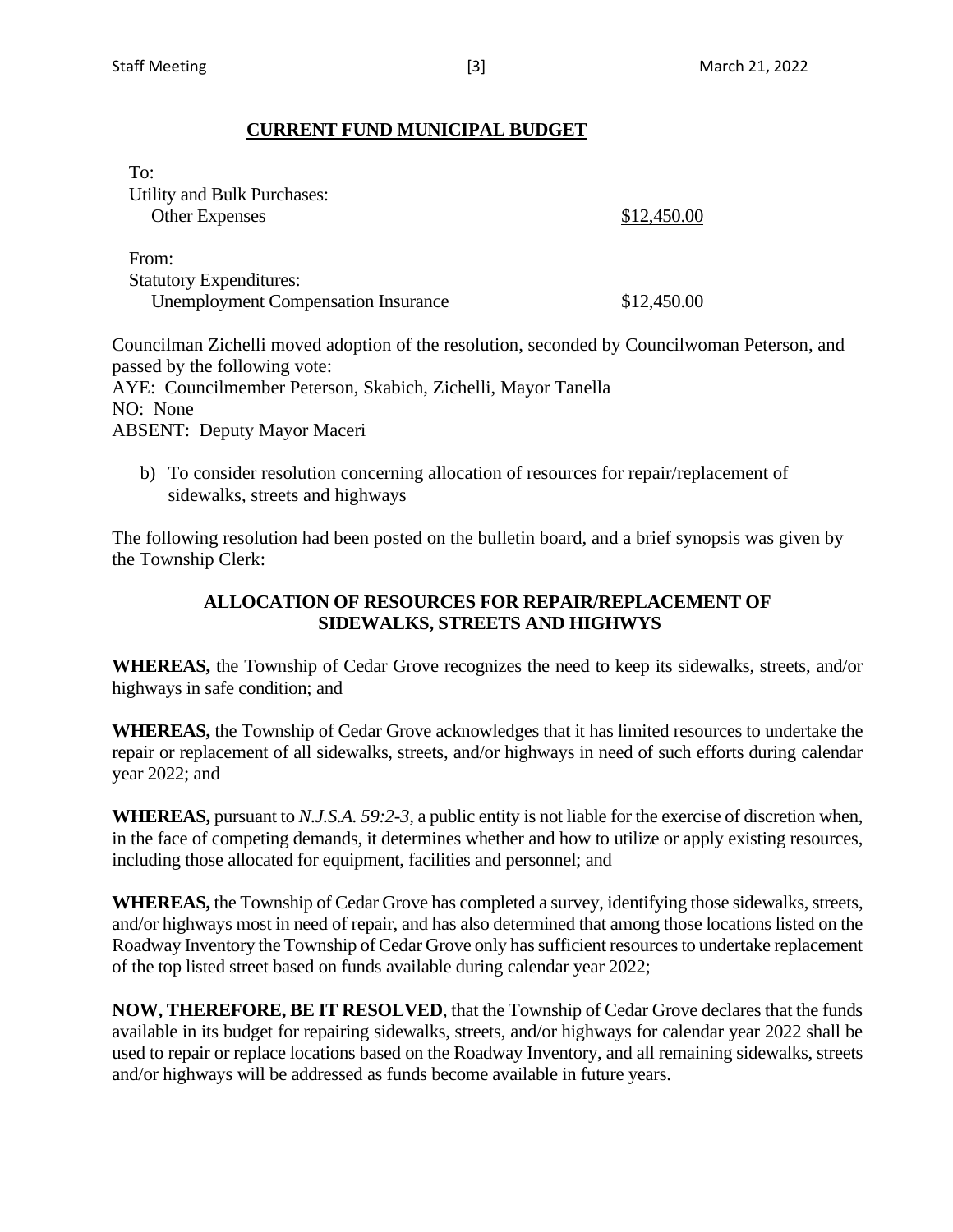Councilwoman Peterson moved adoption of the resolution, seconded by Councilman Zichelli, and passed by the following vote: AYE: Councilmember Peterson, Skabich, Zichelli, Mayor Tanella NO: None ABSENT: Deputy Mayor Maceri

# **8. APPROVAL OF BILLS**

The Bill Resolution was read by title and amount as follows:

BE IT RESOLVED by the Township Council of the Township of Cedar Grove, County of Essex, New Jersey, that the attached summary of bills having been duly audited and found correct be and they are thereby ordered paid and that warrants be drawn on the Treasurer in the aggregate amount of \$ 3,665,065.25.

Councilman Zichelli moved adoption of the resolution, seconded by Councilwoman Peterson and passed by the following vote: AYE: Councilmember Peterson, Skabich, Zichelli, Mayor Tanella NO: None ABSENT: Deputy Mayor Maceri

### **9. PUBLIC COMMENT**

Mayor Tanella opened this portion of the meeting to any one wishing to be heard.

Charles Dovico; 111 Holly Lane – Mr. Dovico raised several questions pertaining to 36 Cliffside Drive redevelopment project. Mr. Dovico referred to the Hilltop PILOT program and proposed 36 Cliffside Drive PILOT program and suggested that the Township provide/issue an annual report to the public on the specific utilization of the funds.

There being no one else present wishing to be heard, Mayor Tanella closed this portion of the meeting.

### AUTHORIZATION TO GO INTO EXECUTIVE SESSION

WHEREAS, Section 8 of the Open Public Meetings' Act (N.J.S.A.10:4-12 (b) (1-9) permits the exclusion of the public from a Meeting of the Mayor and Council in certain circumstances; and

WHEREAS, the Mayor and Council of the Township of Cedar Grove are of the opinion that such circumstances exist.

NOW, THEREFORE, BE IT RESOLVED by the Mayor and Council of the Township of Cedar Grove, County of Essex, State of New Jersey that: